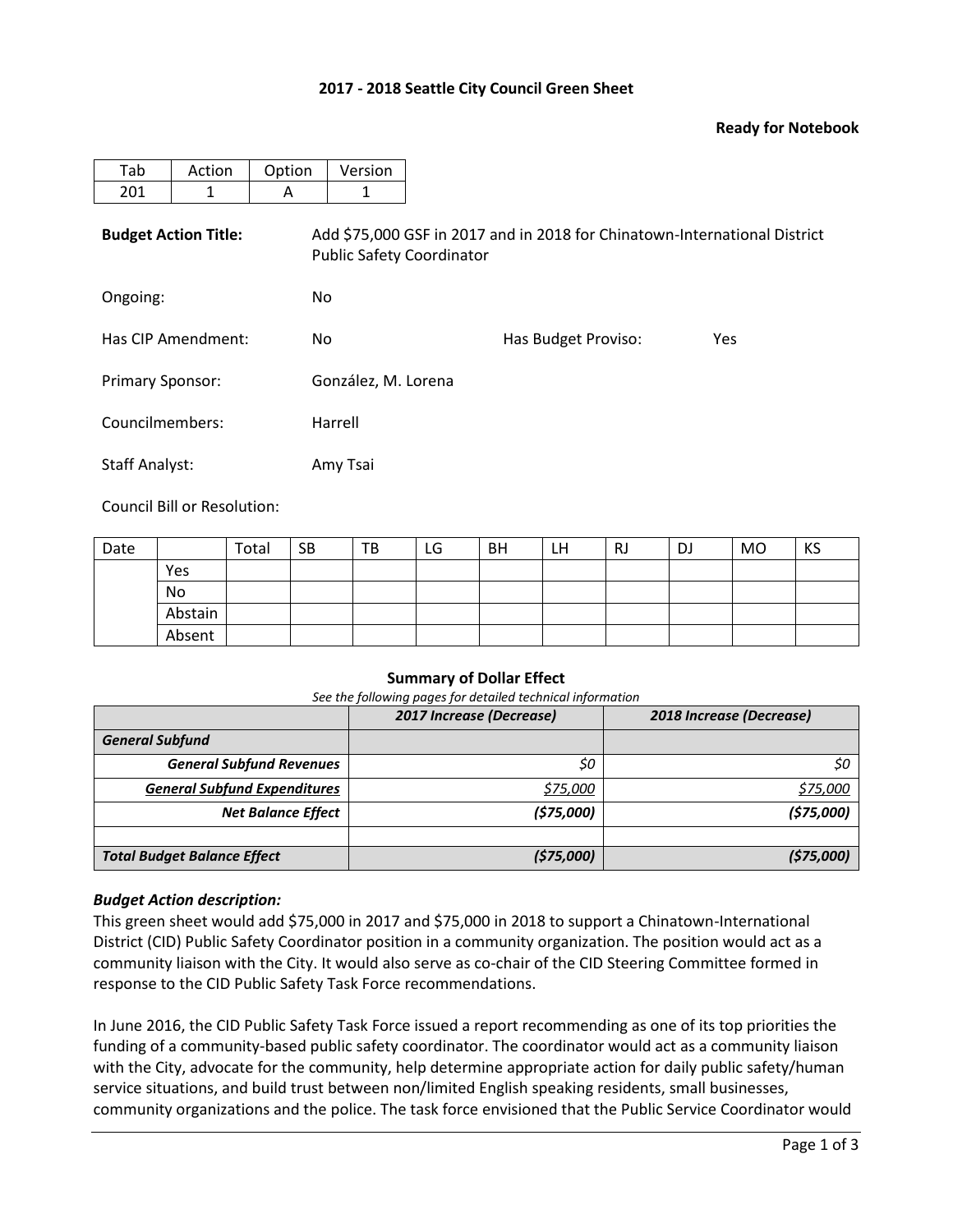| $\negth$ | Action | Ontion | Version |
|----------|--------|--------|---------|
|          |        |        |         |

be empowered to act on behalf of the CID while having communication access to the SPD and other city department leaders to ensure effective collaboration. The Council approved \$50,000 in the 2016 second quarter supplemental as match funding for the position. The CID Public Safety Coordinator position has not yet been hired and funds have not been expended. Should 2016 funds be expended for this position, the Council intends to reduce the 2017 appropriation by a commensurate amount in the 2017 first quarter supplemental.